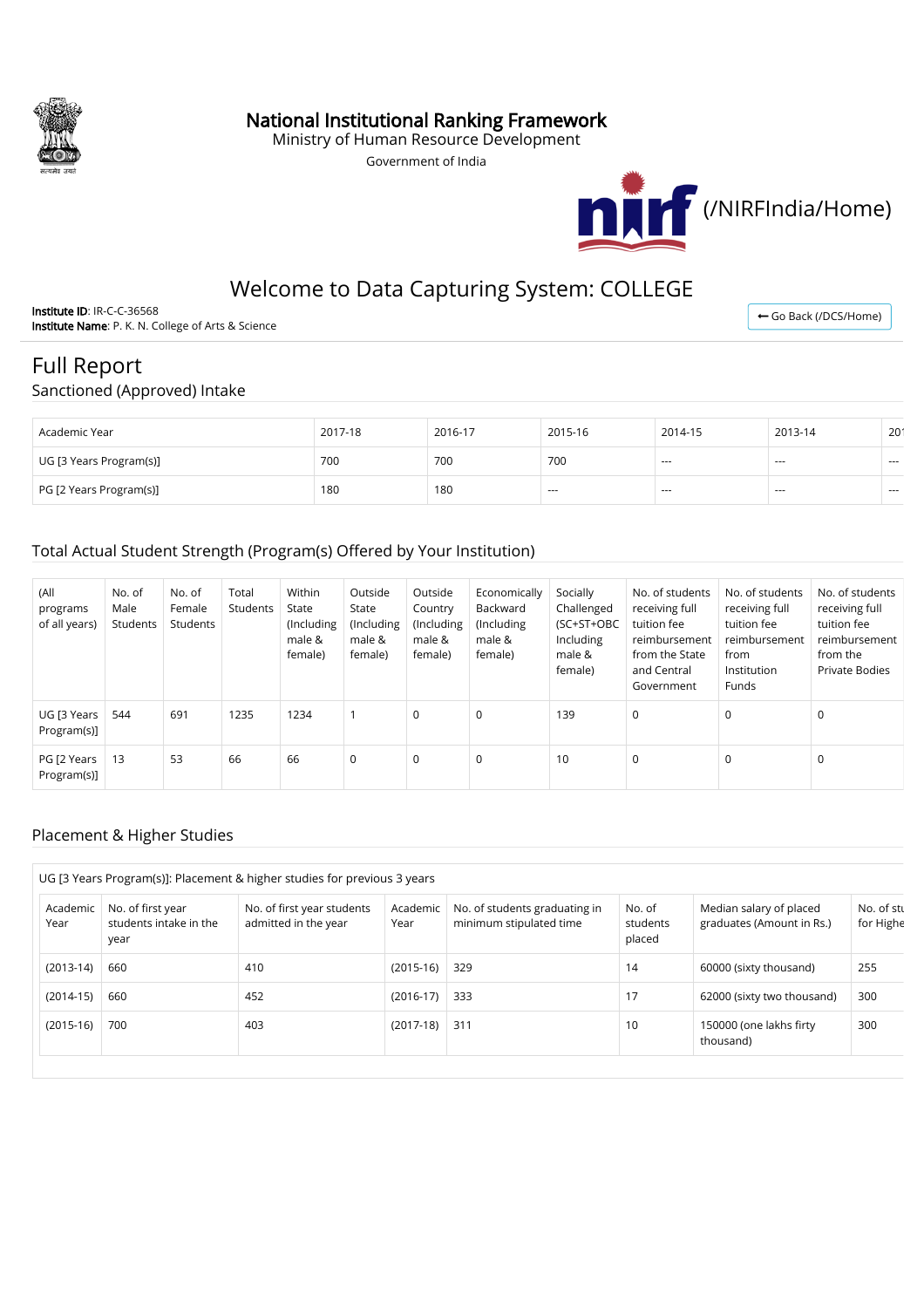|                  |                                                     | PG [2 Years Program(s)]: Placement & higher studies for previous 3 years |                  |                                                          |                              |                                                      |                         |
|------------------|-----------------------------------------------------|--------------------------------------------------------------------------|------------------|----------------------------------------------------------|------------------------------|------------------------------------------------------|-------------------------|
| Academic<br>Year | No. of first year<br>students intake in the<br>year | No. of first year students<br>admitted in the year                       | Academic<br>Year | No. of students graduating in<br>minimum stipulated time | No. of<br>students<br>placed | Median salary of placed<br>graduates (Amount in Rs.) | No. of stu<br>for Highe |
| $(2014-15)$      | 72                                                  | 10                                                                       | $(2015-16)$      | 10                                                       |                              | 80000 (Eighty thousand)                              | 2                       |
| $(2015-16)$      | 144                                                 | 22                                                                       | $(2016-17)$      | 21                                                       |                              | 75000 (Seventy Five<br>thousand)                     |                         |
| $(2016-17)$ 180  |                                                     | 21                                                                       | $(2017-18)$      | -15                                                      |                              | 100000 (One lakhs)                                   |                         |

#### Financial Resources: Utilised Amount for the Capital & Operational expenditure for previous 3 years

| <b>Financial Year</b>                                                                                                                            | 2017-18                                                                                             | 2016-17                                                                                    | 2015                                                           |
|--------------------------------------------------------------------------------------------------------------------------------------------------|-----------------------------------------------------------------------------------------------------|--------------------------------------------------------------------------------------------|----------------------------------------------------------------|
|                                                                                                                                                  | <b>Utilised Amount</b>                                                                              | <b>Utilised Amount</b>                                                                     | Utilised /                                                     |
| Annual Capital Expenditure on Academic Activities and Resources (excluding expenditure on buildings)                                             |                                                                                                     |                                                                                            |                                                                |
| Library                                                                                                                                          | 51413 (FIFTY ONE THOUSAND FOU<br>R HUNDRED AND THIRTEEN ONLY)                                       | 15417 (FIFTEEN THOUSAND FOUR<br>HUNDRED AND SEVENTEEN ONY)                                 | 23567 (TWENTY TH<br>FIVE HUNDRED AN<br>ONLY)                   |
| New Equipment for Laboratories                                                                                                                   | 541033 (FIVE LAKH FOURTY ONE T<br>HOUSAND AND THIRTY THREE ON<br>LY)                                | 387236 (THREE LAKH SEVENTY TW<br>O THOUSAND TWO HUNDRED AN<br>D THIRTY SIX ONLY)           | 223196 (TWO LAKI<br>E THOUSAND ONE<br>NINETY SIX ONLY)         |
| Other expenditure on creation of Capital Assets (excluding expenditure<br>on Land and Building)                                                  | 487347 (FOUR LAKH EIGHTY SEVEN<br>THOUSAND THREE HUNDRED AND<br>FOURTY SEVEN ONLY)                  | 449926 (FOUR LAKH FOURTY NINE<br>THOUSAND NINE HUNDRED AND T<br>WENTY SIX ONLY)            | 297638 (TWO LAKI<br>THOUSAND SIX HL<br><b>IRTY EIGHT ONLY)</b> |
| Annual Operational Expenditure                                                                                                                   |                                                                                                     |                                                                                            |                                                                |
| Salaries (Teaching and Non Teaching staff)                                                                                                       | 16519825 (ONE CRORE SIXTY FIVE<br>LAKH NINETEEN THOUSAND EIGHT<br>HUNDRED AND TWENTY FIVE ONL<br>Y) | 11559028 (ONE CRORE FIFTEEN LA<br>KH FIFTY NINE THOUSAND AND T<br><b>WENTY EIGHT ONLY)</b> | 10059587 (ONE CF<br>THOUSAND FIVE H<br><b>GHTY NINE ONLY)</b>  |
| Maintenance of Academic Infrastructure or consumables, other running<br>expenditures etc. (excluding maintenance of hostels and allied services) | 1914425 (ONE CRORE NINETY ONE<br>LAKH FOUR THOUSAND FOUR HU<br>NDRED AND TWENTY FIVE ONLY)          | 967004 (NINE LAKH SIXTY SEVEN T<br>HOUSAND AND FOUR ONLY)                                  | 700310 (SEVEN LAI<br><b>RED AND TEN ONL</b>                    |
| Seminars/Conferences/Workshops                                                                                                                   | $0$ (ZERO)                                                                                          | $0$ (ZERO)                                                                                 | $0$ (ZERO)                                                     |
|                                                                                                                                                  |                                                                                                     |                                                                                            |                                                                |

# PCS Facilities: Facilities of physically challenged students

1. Do your institution buildings have Lifts/Ramps?

2. Do your institution have provision for walking aids, includingwheelchairs and transportation from one building to another for handicapped students?

3. Do your institution buildings have specially designed toilets for handicapped students?

#### Faculty Details

| Srno | Name | Age | Designation | Gender | Oualification | Experience (In<br>Months) | ls Associated<br>Last Year | Currently working<br>?institution ו<br>with | loining<br>Date | Leavi<br>Date |
|------|------|-----|-------------|--------|---------------|---------------------------|----------------------------|---------------------------------------------|-----------------|---------------|
|------|------|-----|-------------|--------|---------------|---------------------------|----------------------------|---------------------------------------------|-----------------|---------------|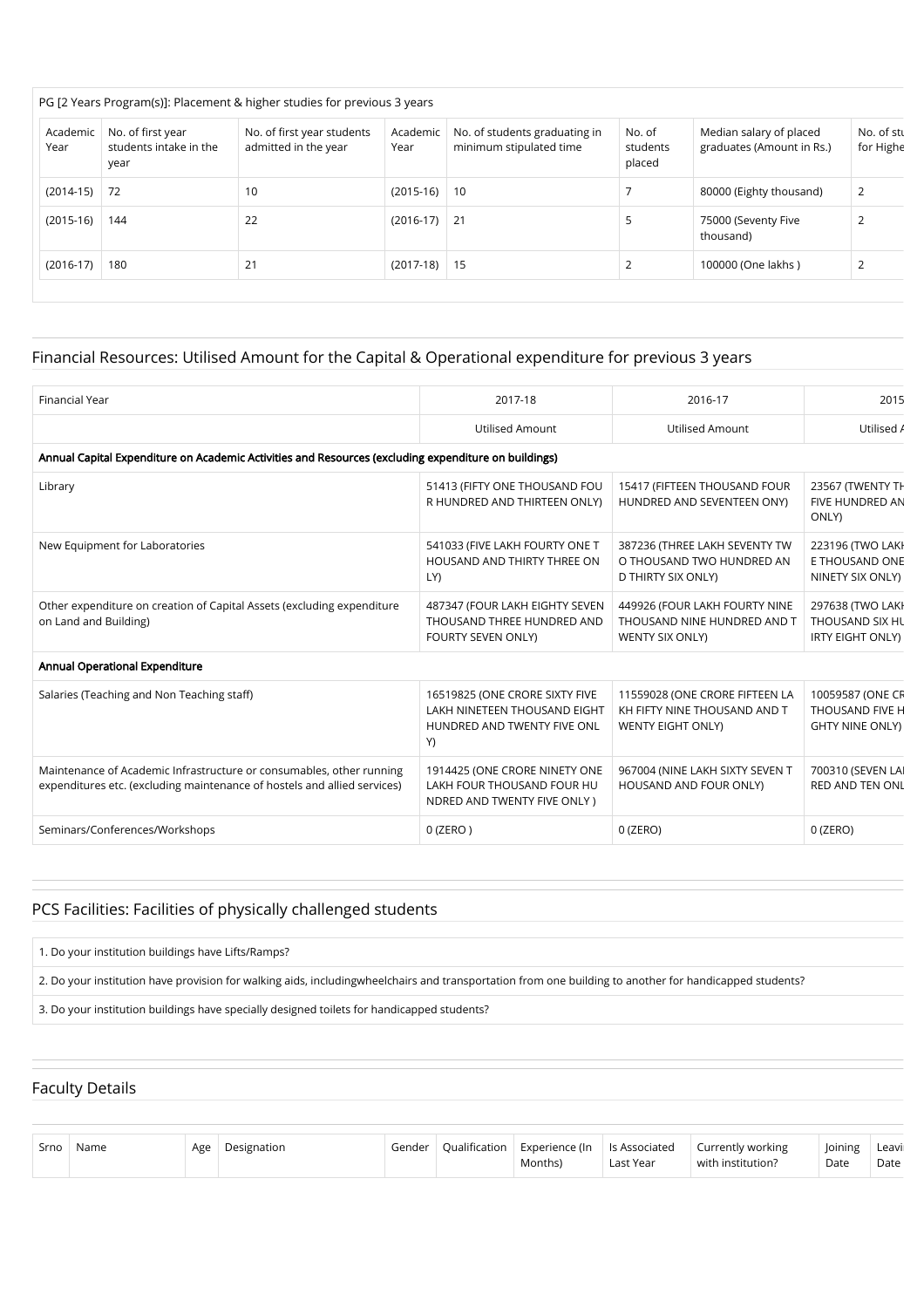| $\mathbf{1}$ | Dr R Ganesan           | 43 | Dean / Principal / Director /<br>Vice Chancellor | Male   | Ph.D       | 235 | Yes | Yes | 29-06-<br>1998      | ---                  |
|--------------|------------------------|----|--------------------------------------------------|--------|------------|-----|-----|-----|---------------------|----------------------|
| 2            | <b>JJAIKUMAR</b>       | 45 | Assistant Professor                              | Male   | <b>NET</b> | 256 | Yes | Yes | 16-09-<br>1996      | ---                  |
| 3            | V DEIVAJOTHI           | 49 | Assistant Professor                              | Female | M. Phil    | 230 | Yes | Yes | $26-07-$<br>2004    | ---                  |
| 4            | DR S VINODH            | 38 | Assistant Professor                              | Male   | Ph.D       | 138 | Yes | Yes | $10-07-$<br>2006    | ---                  |
| 5            | S V SELVAM             | 36 | <b>Assistant Professor</b>                       | Male   | M. Phil    | 77  | Yes | Yes | $11 - 08 -$<br>2011 | ---                  |
| 6            | C RAJESHWARI           | 30 | Assistant Professor                              | Female | M. Phil    | 71  | Yes | Yes | $10-02-$<br>2012    | ---                  |
| 7            | P<br>SIVAKAMASUNDARI   | 43 | Assistant Professor                              | Female | M. Phil    | 30  | Yes | Yes | $20 - 07 -$<br>2015 | ---                  |
| 8            | M PANDEESWARI          | 37 | Assistant Professor                              | Female | <b>NET</b> | 19  | Yes | Yes | $13 - 06 -$<br>2016 | ---                  |
| 9            | DR P VANISRI           | 36 | Assistant Professor                              | Female | Ph.D       | 19  | Yes | Yes | $13 - 06 -$<br>2016 | $\scriptstyle\cdots$ |
| 10           | P VEERAPANDIAN         | 31 | Assistant Professor                              | Male   | M. Phil    | 54  | Yes | Yes | $23-07-$<br>2012    | ---                  |
| 11           | V SANKAR               | 31 | Assistant Professor                              | Male   | M. Phil    | 55  | Yes | Yes | 28-06-<br>2012      | ---                  |
| 12           | P MANIKANDAN           | 33 | Assistant Professor                              | Male   | M. Phil    | 37  | Yes | Yes | $19-12-$<br>2014    | ---                  |
| 13           | K KARTHIGAIRAJAN       | 34 | Assistant Professor                              | Male   | M. Phil    | 31  | Yes | Yes | $15-06-$<br>2015    | $\scriptstyle\cdots$ |
| 14           | T VENKATESH            | 27 | Assistant Professor                              | Male   | M. Phil    | 31  | Yes | Yes | $15-06-$<br>2015    | $\scriptstyle\cdots$ |
| 15           | M SATHYA               | 29 | <b>Assistant Professor</b>                       | Female | M. Phil    | 30  | Yes | Yes | $20 - 07 -$<br>2015 | ---                  |
| 16           | J SANGEETHA            | 27 | <b>Assistant Professor</b>                       | Female | M. Phil    | 25  | Yes | Yes | $04-12-$<br>2015    | ---                  |
| 17           | R VENKATESAN           | 42 | Assistant Professor                              | Male   | M. Phil    | 223 | Yes | Yes | 05-06-<br>1999      | ---                  |
| 18           | P GANESAN              | 58 | Assistant Professor                              | Male   | M. Phil    | 211 | Yes | No  | $01 - 02 -$<br>2007 | $01 - 06$<br>2018    |
| 19           | B VIJAYACHANDRAN       | 50 | Assistant Professor                              | Male   | M. Phil    | 235 | Yes | Yes | 19-06-<br>1998      | ---                  |
| 20           | P K SIVAKUMAR          | 51 | Assistant Professor                              | Male   | M. Phil    | 233 | Yes | Yes | 12-08-<br>1998      | ---                  |
| 21           | Dr B INDIRA            | 43 | Assistant Professor                              | Female | Ph.D       | 163 | Yes | Yes | 14-06-<br>2004      | ---                  |
| 22           | Dr T THAMARAI<br>SELVI | 36 | Assistant Professor                              | Female | Ph.D       | 134 | Yes | Yes | $27 - 11 -$<br>2006 | ---                  |
| 23           | R<br>JOTHIRAMALINGAM   | 28 | Assistant Professor                              | Male   | M. Phil    | 55  | Yes | Yes | $01 - 06 -$<br>2013 | ---                  |
| 24           | C CHELLAPADI           | 37 | Assistant Professor                              | Male   | M. Phil    | 120 | Yes | Yes | $24 - 01 -$<br>2008 | ---                  |
| 25           | S RADHADEVI            | 34 | Assistant Professor                              | Female | M. Phil    | 106 | Yes | Yes | $16 - 03 -$<br>2009 | ---                  |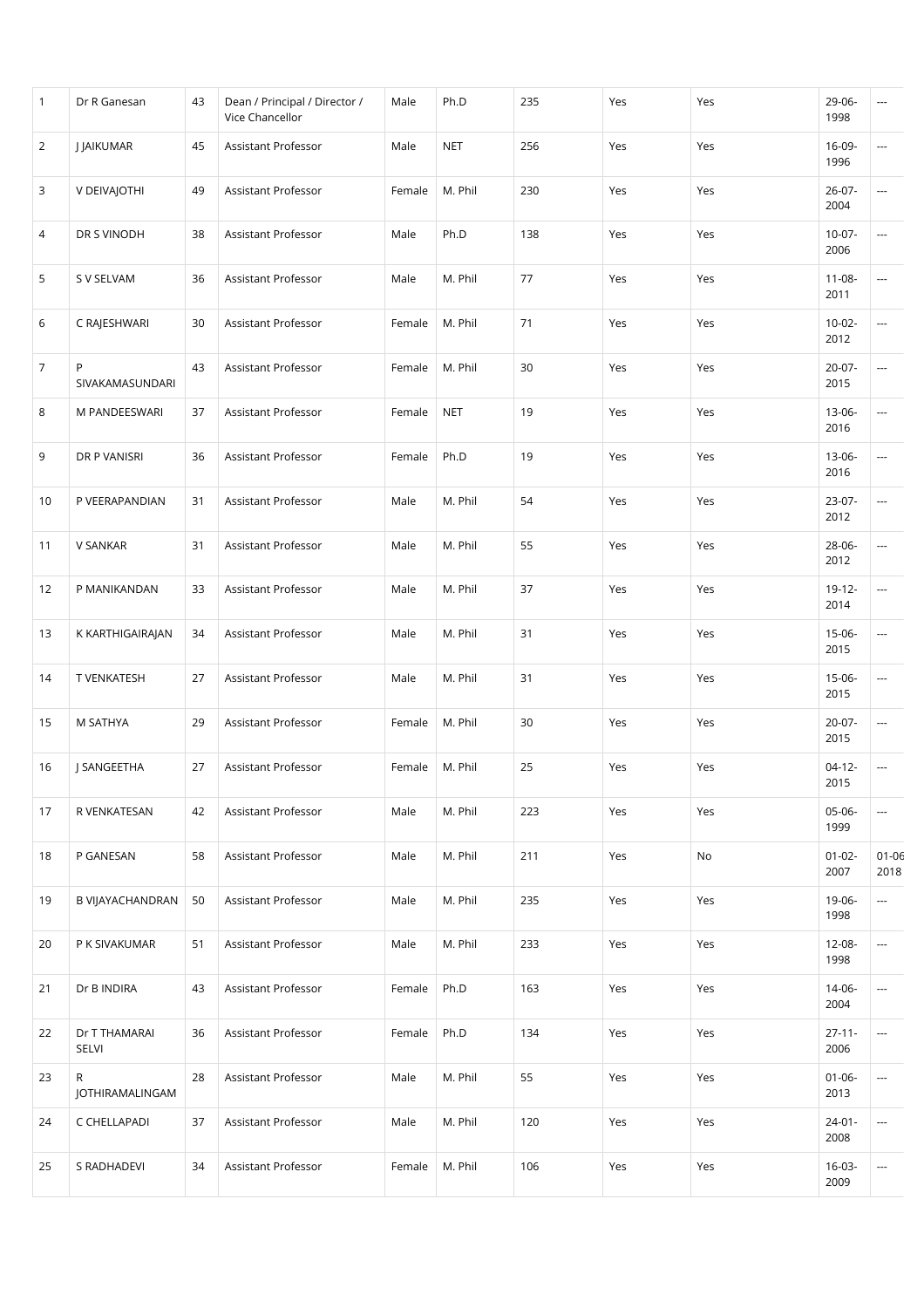| R PRIYA                                  | 30 | Assistant Professor | Female | M. Phil    | 67  | Yes | Yes | $01 - 06 -$<br>2012 | ---                      |
|------------------------------------------|----|---------------------|--------|------------|-----|-----|-----|---------------------|--------------------------|
| <b>G SOUNDARIYA</b>                      | 29 | Assistant Professor | Female | M. Phil    | 67  | Yes | Yes | $01 - 06 -$<br>2012 | $\qquad \qquad \cdots$   |
| <b>G KAVITHA</b>                         | 29 | Assistant Professor | Female | M. Phil    | 42  | Yes | Yes | $10-07 -$<br>2014   | ---                      |
| M SIVASAKTHI                             | 30 | Assistant Professor | Male   | <b>NET</b> | 79  | Yes | Yes | 29-06-<br>2011      | ---                      |
| M SATHIYA VENI                           | 36 | Assistant Professor | Female | M. Phil    | 85  | Yes | Yes | $22 - 12 -$<br>2010 | $\overline{\phantom{a}}$ |
| D S GNANARANI                            | 31 | Assistant Professor | Female | M. Phil    | 78  | Yes | Yes | $01 - 07 -$<br>2011 | $\cdots$                 |
| S UMADEVI                                | 33 | Assistant Professor | Female | M. Phil    | 54  | Yes | Yes | $03-07-$<br>2013    | $\overline{\phantom{a}}$ |
| <b>B JAGADISH</b><br><b>CHANDRA BOSE</b> | 40 | Assistant Professor | Male   | M. Phil    | 151 | Yes | Yes | 17-06-<br>2005      | ---                      |
| P UMA<br>MAHESHWARI                      | 38 | Assistant Professor | Female | M. Phil    | 139 | Yes | Yes | $12 - 06 -$<br>2006 | $\overline{\phantom{a}}$ |
| V ISAKKIRAJAN                            | 40 | Assistant Professor | Male   | M. Phil    | 209 | Yes | Yes | $11 - 08 -$<br>2000 | $\overline{\phantom{a}}$ |
| R POORNIMA                               | 31 | Assistant Professor | Female | M. Phil    | 31  | Yes | Yes | 15-06-<br>2015      | ---                      |
| M MAHALAKSHMI                            | 26 | Assistant Professor | Female | M. Phil    | 31  | Yes | Yes | 15-06-<br>2015      | $\cdots$                 |
| A JANITA                                 | 37 | Assistant Professor | Female | M. Phil    | 106 | Yes | Yes | 09-03-<br>2009      | ---                      |
| R RAMACHANDRAN                           | 30 | Assistant Professor | Male   | M. Phil    | 91  | Yes | Yes | $01 - 06 -$<br>2010 | $\cdots$                 |
| P VIJAYALAKSHMI                          | 34 | Assistant Professor | Female | M. Phil    | 91  | Yes | Yes | $01 - 06 -$<br>2010 | $\cdots$                 |
| K JANAGARAJ                              | 32 | Assistant Professor | Male   | M. Phil    | 73  | Yes | Yes | $07-12-$<br>2011    | ---                      |
| P GANESHKUMAR                            | 29 | Assistant Professor | Male   | <b>MCA</b> | 43  | Yes | Yes | $02 - 06 -$<br>2014 | $\cdots$                 |
| J JAMES REGLAND                          | 57 | Other               | Male   | B.Sc.      | 229 | Yes | Yes | $01 - 12 -$<br>1998 | ---                      |
| <b>D SWATHI</b>                          | 29 | Assistant Professor | Female | M. Phil    | 16  | Yes | Yes | $01 - 07 -$<br>2017 | ---                      |
| M SANGEETHA                              | 26 | Assistant Professor | Female | M. Phil    | 17  | Yes | Yes | $01 - 06 -$<br>2017 | ---                      |
| C SELVARANI                              | 24 | Assistant Professor | Female | M. Phil    | 23  | Yes | Yes | $02 - 02 -$<br>2016 | ---                      |
| R USHA NANTHINI                          | 45 | Assistant Professor | Female | M. Phil    | 61  | Yes | Yes | $10 - 12 -$<br>2012 | ---                      |
| P SULOCHANA                              | 41 | Assistant Professor | Female | M. Phil    | 78  | Yes | Yes | $01 - 07 -$<br>2011 | ---                      |
| M PUTHURAJA                              | 29 | Assistant Professor | Male   | M. Phil    | 41  | Yes | Yes | $11 - 08 -$<br>2013 | ---                      |
| R SURIYA KALA                            | 34 | Assistant Professor | Female | M. Phil    | 109 | Yes | Yes | $01 - 12 -$<br>2008 | $\cdots$                 |
|                                          |    |                     |        |            |     |     |     |                     |                          |